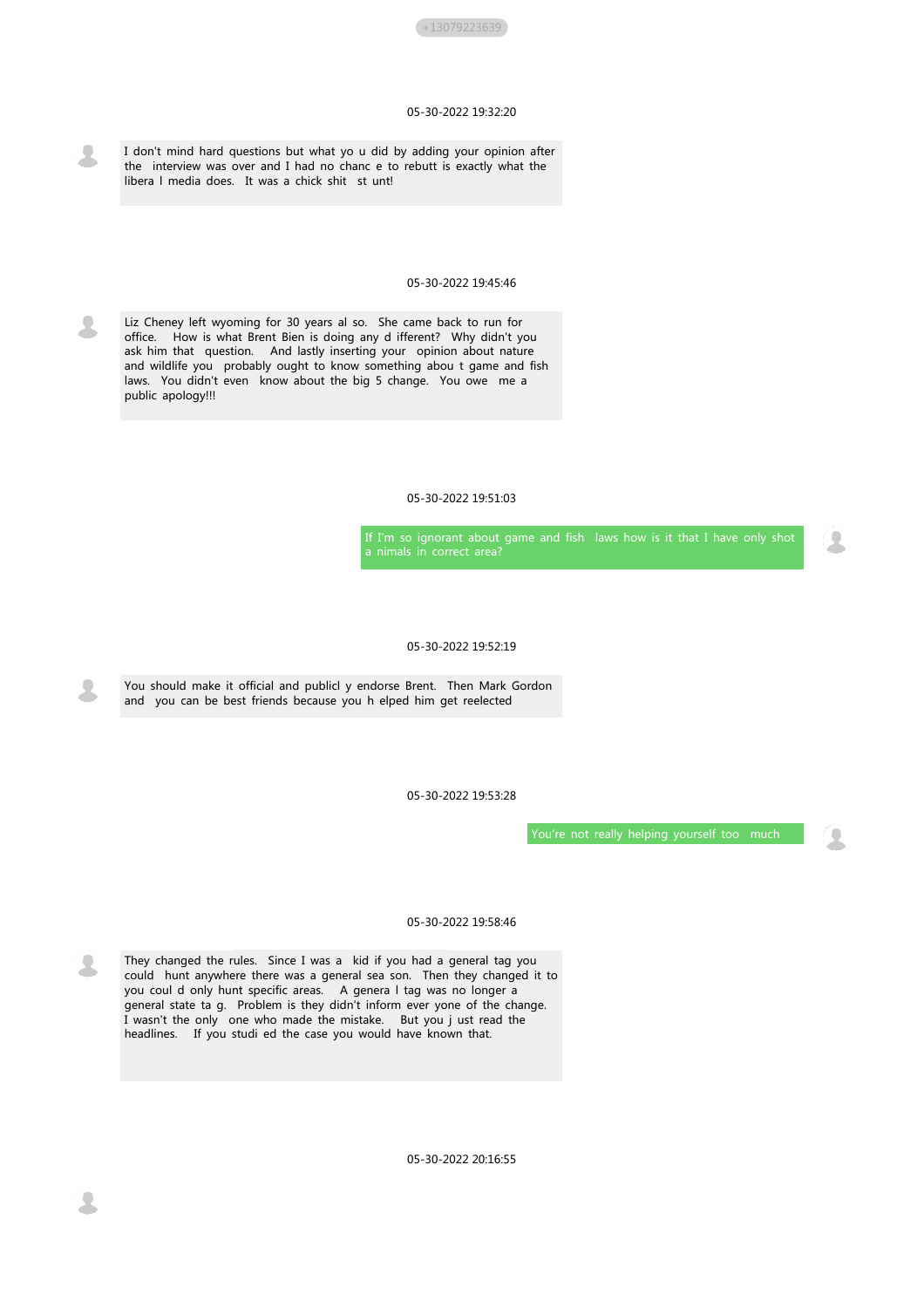Having a voice carries with responsibil ity. People will stop listening to yo u if you keep inserting misinformed op inions. I don't know how many people you influenced, but hopefully they can see I am the only gubernatorial candi date that can actually make a differen ce. Do any of the other candidates h ave a plan. No! They just talk. You claim to be a conservative then you d id your best to tear down the only can didate that could actually do somethin g. I think a states right stand is a s foreign to you as your knowledge abo ut the corruption in the game and fish department. My guess is you don't s upport the public land transfer becaus e you think you'll lose access to your private spot. You are a neocon!

05-30-2022 20:23:30

Isn't that what you did to me??? Public

## 05-30-2022 20:25:50

I want another interview if you have gu ts enough to do it. Lets talk about the game and fish. I will be against them you can be for them.

> I have no respect for candidates for ca ndidates who try to push people around . You're just mad because I called it how I see it.

#### 05-30-2022 20:28:34

Not so much. You poached an elk, whethe r or not you want to admit it. What yo u should have done is show an ounce of humility and just owned up to it. Cas e closed. That would have been the end of it. But now, since you persist in this ridiculous narrative it will cont inue to be a campaign question for you . When I decide to do another round o f interviews I'll let you know. But I have to tell you, this conversation is n't convincing me to do any in the nea r future.

05-30-2022 20:31:10

You talk a big talk, but when it comes down to you back off like a

05-30-2022 20:35:49



I have no respect for people who hide b ehind a mic to insert there uneducated opinions. I think Trump would call you "fake news."

05-30-2022 20:37:33

\*for candidates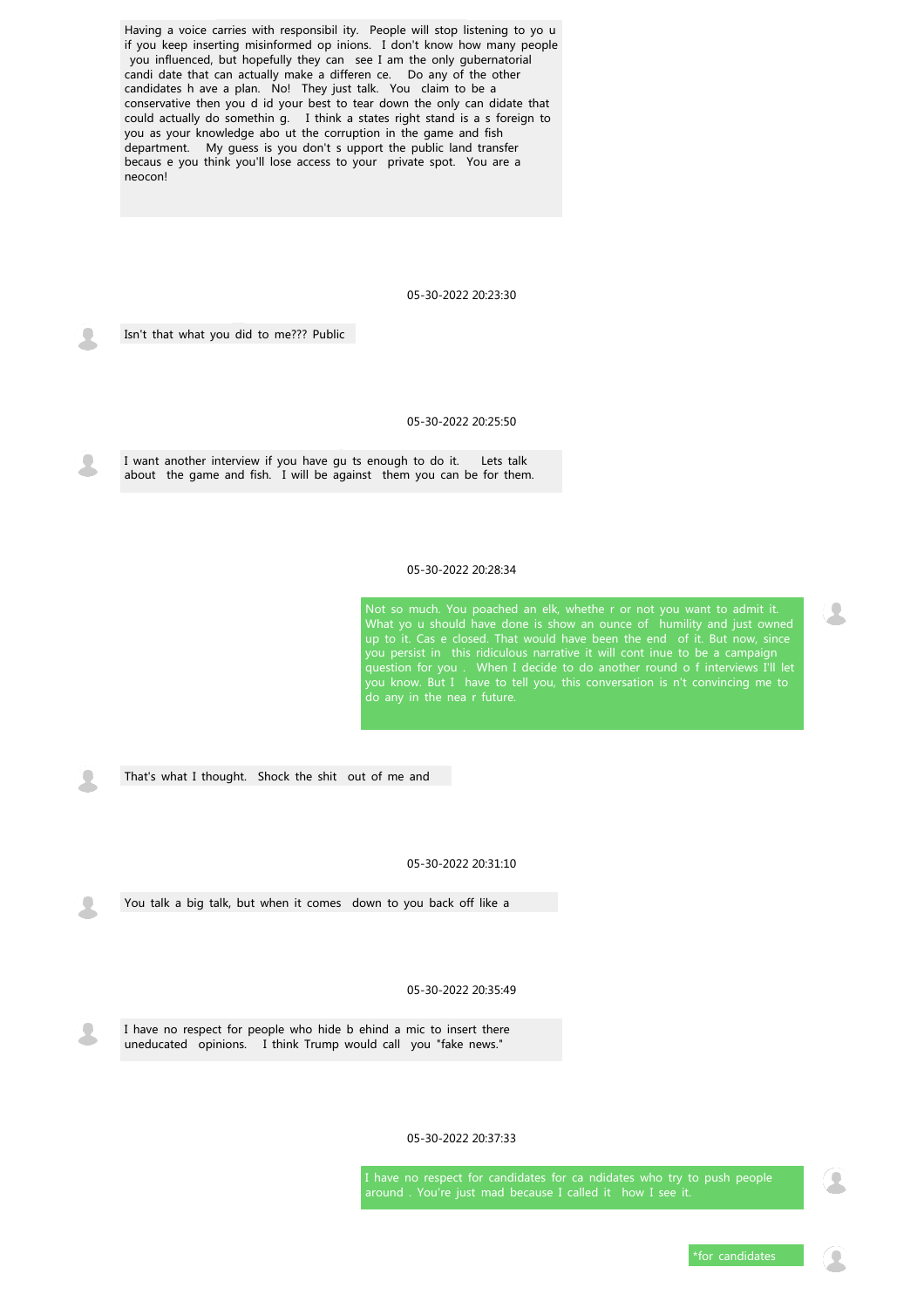Maybe I was wrong. Maybe you are pulli ng for Mark Gordon. He doesn't want t he public land transfer either. He w ants the whole state to be a pristine wilderness. That's it isn't it. You 're a tree hugger aren't you?

## 05-30-2022 20:43:48

It's all making sense

#### 05-30-2022 20:45:33

Wow Rex. You really know nothing about me do

## 05-30-2022 20:55:33

Oh, I think I know all about you. You attack me for making a mistake, when y ou should have been agreeing with me a bout states rights. People who unders tand what Taylor Haines, Marty Halvers on, and a lot others, and myself have been trying to do would never disparag e me like you did. You were so wrappe d up in poaching question you didn't h ear a thing I said. I would love hea r your answer on how to fix things. M y guess is you have no clue, but you w ill more than willing to tear me down for a mistake many others have made. We are not all white knights like you!

#### 05-30-2022 20:58:09

# 05-30-2022 21:01:39

What? If people don't ascribe to the wo rld according to Rex they aren't conse rvative. I'm not the one who answered just about every question with "federa I lands" You know well enough that's not the answer to everything. While mo st of what the feds claim to be able t o do is the purview of the states, not everything is.

05-30-2022 21:02:44

Real conservative s know real conservat ives. I think you're a want to be con servative.

05-30-2022 21:04:20

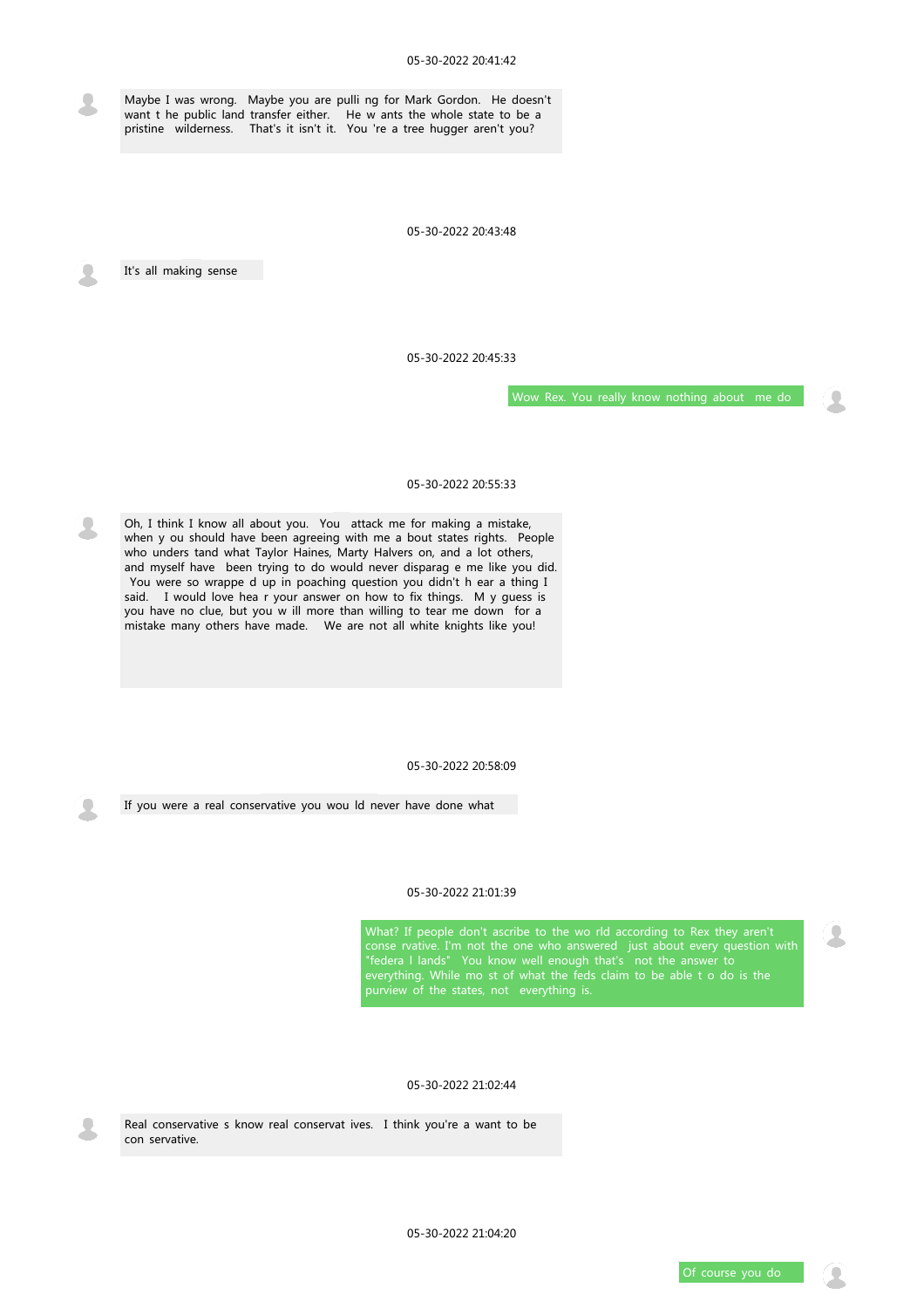

The 10 amendment is the answer to every thing. You just showed your ignoranc e again. America will fail if we do n ot follow the Constitution.

But like several things evidently, you are

# 05-30-2022 21:07:07

You don't think following the Constitut ion is the answer to America's problem ? Do you support the public land tran sfer? Yes or no?

## 05-30-2022 21:08:31

Of course following the Constitution is the answer. And of course the feds co ntrol roughly half of Wyoming. They sh ould give it back. What I question is your approach

You want to use executive orders. Thos e my friend are borderline unconstitut ional.

05-30-2022 21:10:22

Is it Unconstitutional for a governor t o enforce the 10th

05-30-2022 21:11:39

Depends on how you do it. I don't agree with exec. orders state or



#### 05-30-2022 21:14:29



Executive orders are how laws are enfor ced. They are part of our system. S ome abuse their authority but that doe sn't make E.O. inappropriate in a 10th Amendment case.

> Sure there are that's why we have supre me courts....for questions of law. If an exec order strays beyond the enumer ated powers then yes its unconstitutio nal, other exec orders may not be.

> No they aren't Rex. If the Gov is actin g within his powers there is no need f or an exec order.

> > I happen to disagree with nearly all ex ec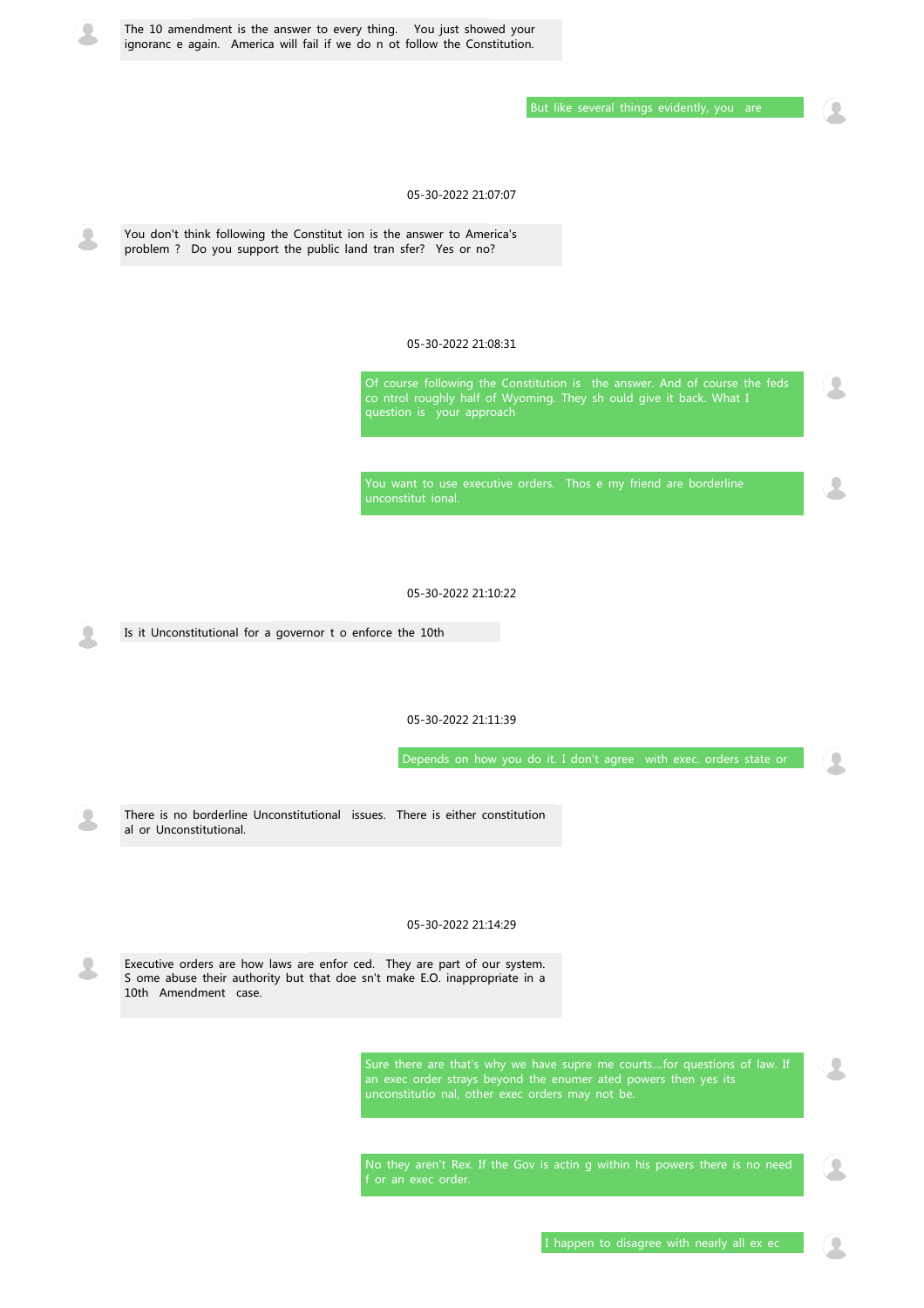What is your email. I will send you an article that I just wrote. It will h elp you understand. The article is g oing all over the state. Now we are getting down to the source of the prob lem between you and me

05-30-2022 21:20:43

I don't have a problem with you. I disa gree with you. There's a

David@cowboystatepolitics.com

05-30-2022 21:23:28

I just emailed you the article. Let k now if you don't

05-30-2022 21:25:29

If you have questions after you read it , let me know. I'll try to answer the m tomorrow.

05-30-2022 21:50:06

I would appreciate it if you would take your comments off the end of the inte rview. Thank you for engaging me. I knew there was something bothering yo u. I hope the article makes sense to you.

I hope you took the time to read the ar ticle. If you did I hope you can see the only way to become a sovereign sta te is by executive order. If we trie d to litigate it we would lose as we h ave before. And yes this is the answe r to all of problems

05-31-2022 07:20:29





05-31-2022 07:24:51



I will send it

05-31-2022 07:27:14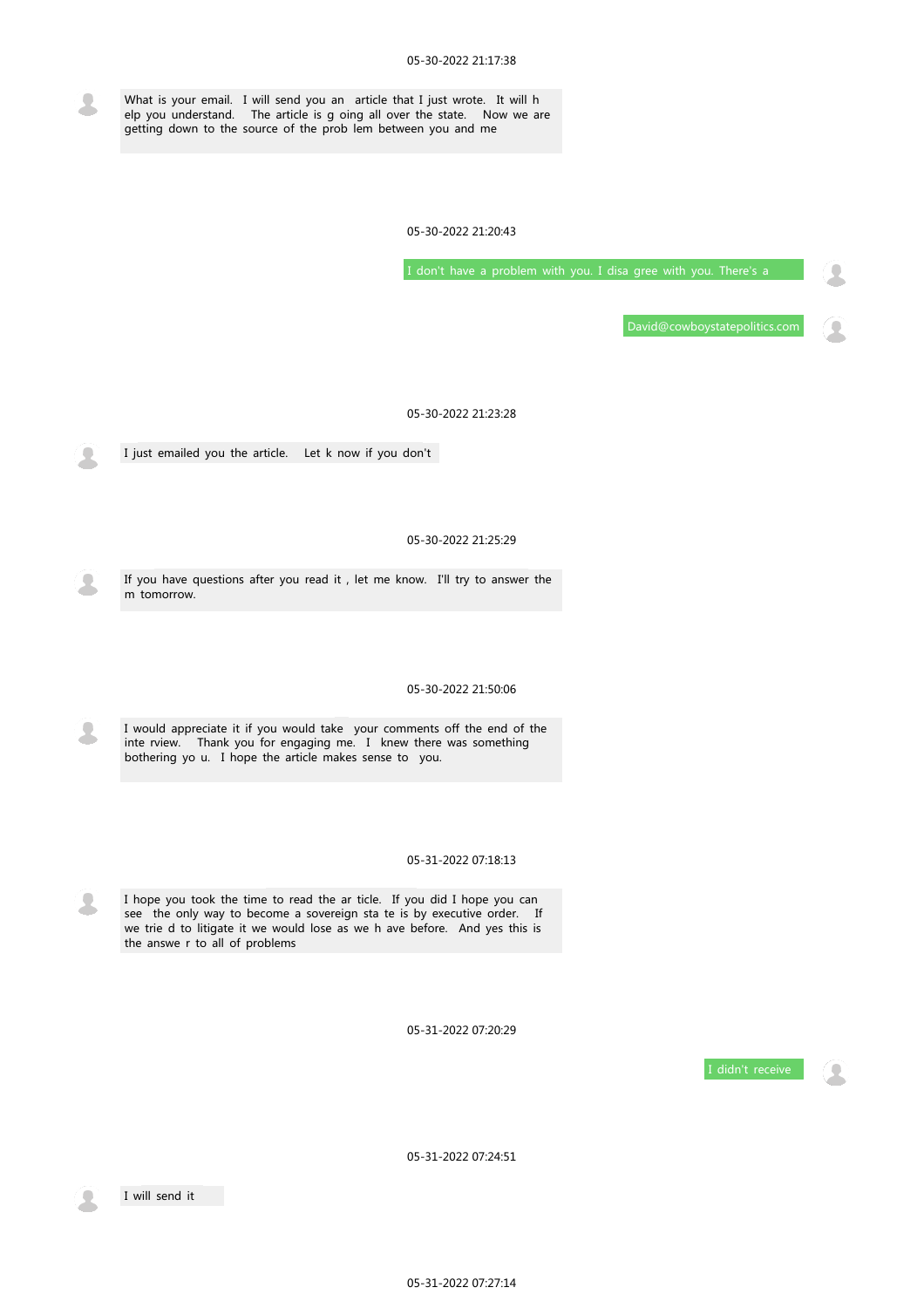I will have to find an internet connect ion. I am in the RV. For some reaso n its not sending

05-31-2022 07:29:49

Maybe it did

## 05-31-2022 10:43:35

Are you going to take your commentary o ff my interview? If not I will be for ced to speak against you as you have a gainst me. I would just as soon walk away from you now and in the future, b ut I can't let you single me out of th e gubernatorial candidates unfairly. I am trying to stop Mark Gordon. To d o that I have to confront my enemies p ublicly. If you are a true conservat ive you will not help Mark by disparag ing me. He would be very happy when h e hears your commentary.

#### 05-31-2022 10:53:40

No Rex, I'm not going to do that. It's part of the political discourse now. I will not re-write history nor will I delete what I have said--for you or an yone. My opinion is my own. Just becau se you disagree with it doesn't make i t wrong. And threatening me in an atte mpt to force me to re-write history is pretty low. Let me speak plainly to you: I will not bow to your ill-fated attempt to force to to do what you wan t. Period. By the way, have you notice d that I have over 10x the amount of d ownloads than the amount of votes you received in the last election? There's another group of folks that try to fo rce their will by blackmail. They're called Redcoats.



#### 05-31-2022 11:05:01

Your choice. I have a lot of support o ut there. I have a real shot at beco ming the governor. I am more like Tr ump than you know. And even you shoul d be able to figure out what that mean s. Take it off or wished you would hav e. Goodluck trying to tie me to the r inos.

05-31-2022 11:06:15

I don't have to try, I just have to pub lish all the text messages you have

05-31-2022 11:08:23

I didn't say anything that wasn't

05-31-2022 11:09:47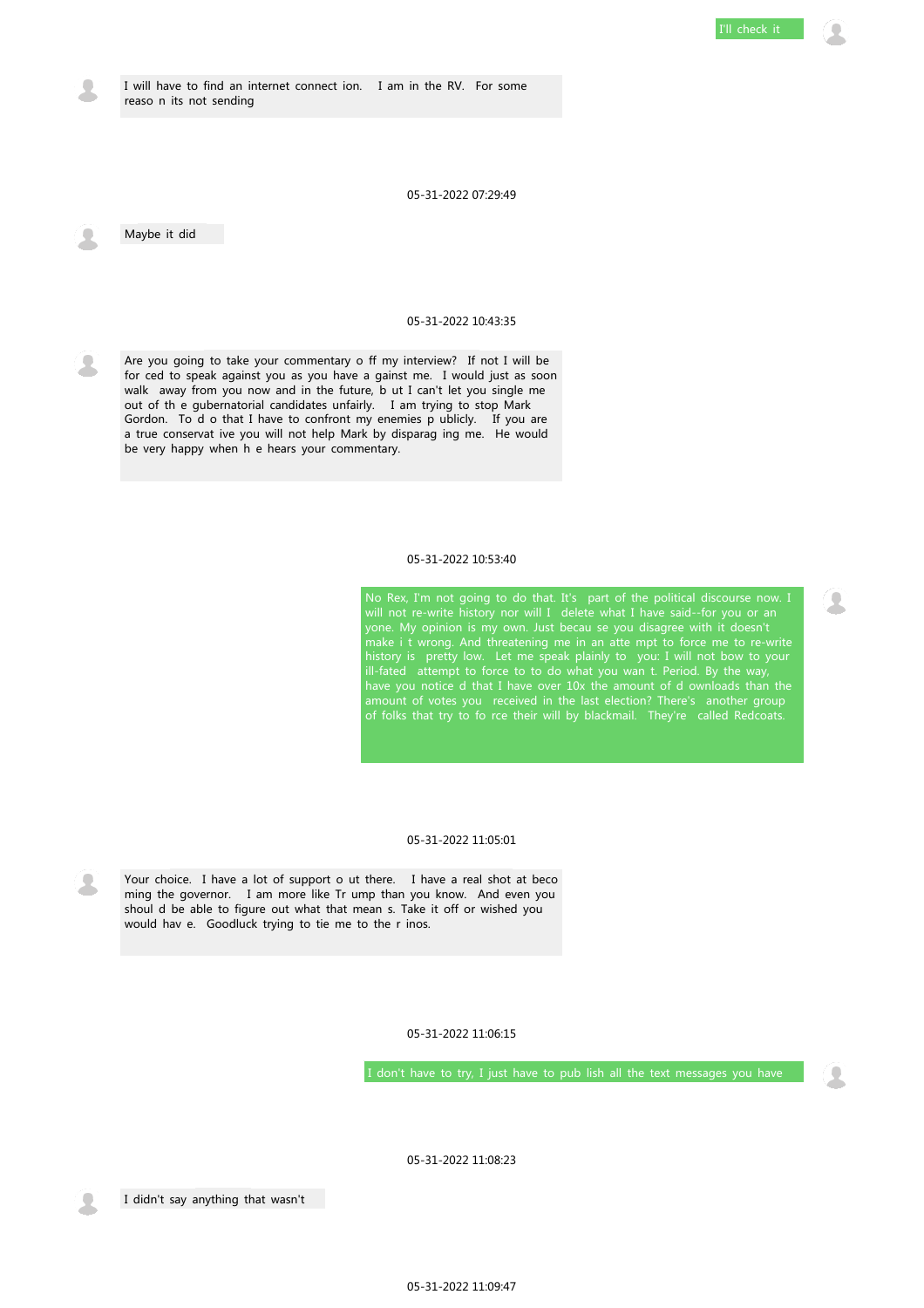## 05-31-2022 11:12:26

Yes, I am a supporter of truth. That's where you

## 05-31-2022 11:14:50

You must be the only person I have ever met that hasn't read 1984. Wow. What you think of my next episode title? "R evisionist Rex Rammell and the Ministr y of Truth?" I think it's catchy, how about you?

Wrong again slick. I just haven't lost as many races as you. BTW I'm not the one threatening journalists and talki ng about honorable professions.

I think the people will figure out what you did to me was unfair. Every cand idate likes to be sabotaged by a preen ing self promoter.

05-31-2022 11:17:47

Do what you want Rex, see how it works out for

#### 05-31-2022 11:19:53

You don't have guts to run for office. You just hide behind your mic and fin d fault with people. What an honorabl e lifestyle.

#### 05-31-2022 11:21:30

# 05-31-2022 11:23:29

You can't lose an election unless you h ave guts enough

And I have, twice. Funny thing is I los t both of them by 130 votes. How many votes have you lost by?



Remember Abraham Lincoln or do consider him a

05-31-2022 11:26:01

You are no Lincoln. I am pretty sure Li ncoln could have figured out where he could legally shoot an elk.